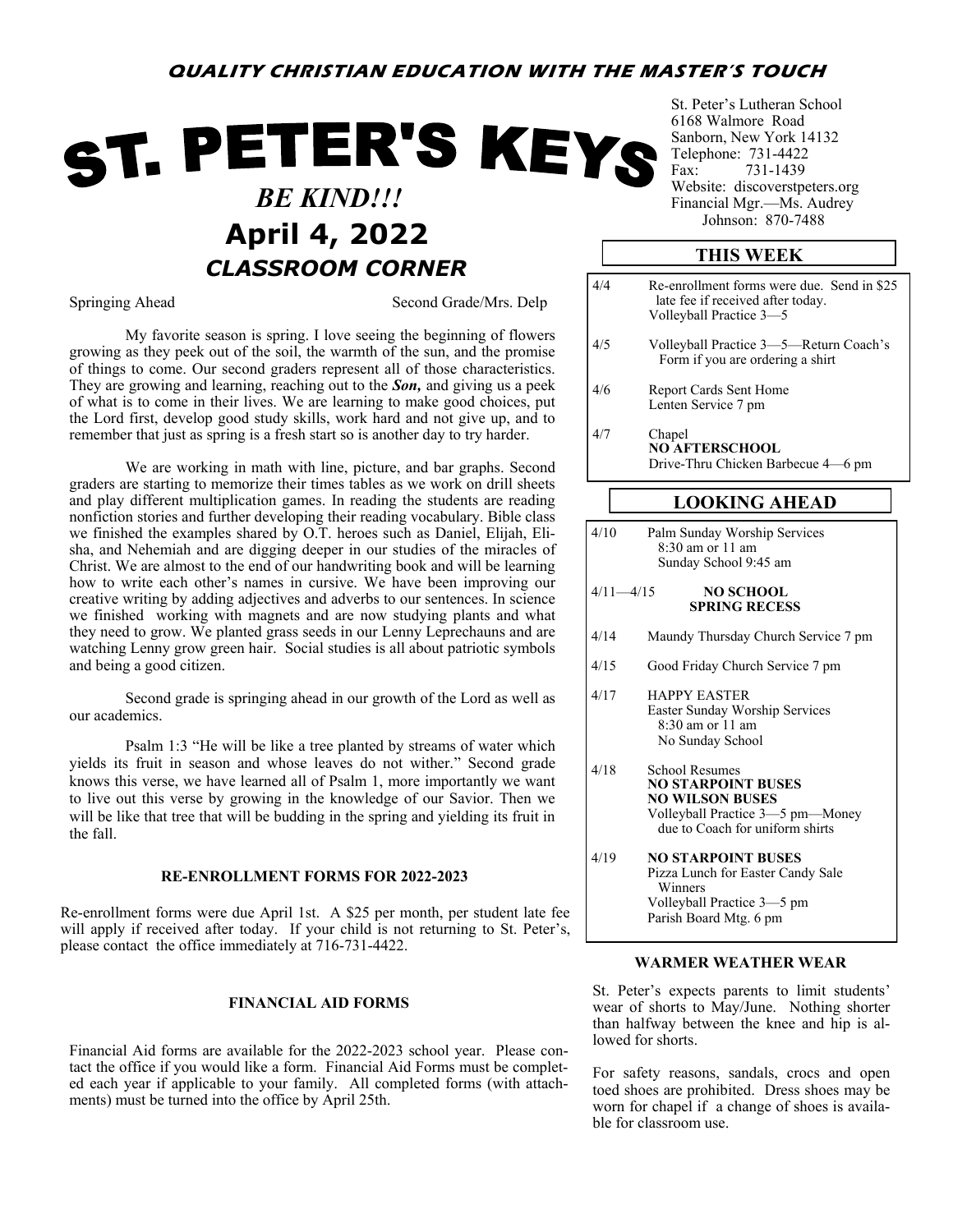#### **BISON FUND SCHOLARSHIPS**

#### **NEW FAMILIES TO BISON FUND**

They will notify families the results via email. If a family is selected to receive funding, you will receive a link to complete a full application online. The deadline for new families to complete the full application is April 30th. The pre-application form remains open on the website. Families who complete it will be placed on a waiting list. They do take families off the waitlist as more funds become available, so please apply.

#### **RENEWING FAMILIES TO BISON FUND**

Bison has sent families an email on February 22nd with the link to start the renewal process. As a reminder, you will need to upload your financial documents in Step 3 of the renewal process. The deadline for families to renew there scholarship for the 2022-23 school year is April 15th.

Families new to BISON can still submit a pre-application for funding on the website and be placed on their waiting list.

If you have any questions, please feel free to call 716-854-0869 or visit www.bisonfund.com.

#### **BASKETBALL UNIFORMS**

All basketball unforms should have been returned to the office washed and labeled with student's name. Any uniforms not returned will result in a jersey replacement fee. If your uniform was returned by Monday, March 28th, a refund was given to your child today. Ask your student for it!!

#### **OPEN HOUSE TOURS**

If someone you know is interested in a quality Christian Education for a child in Pre-K through Grade 8, St. Peter's may be a great fit! We will be giving private tours to individuals who schedule an appointment. Please contact the office at 716-731-4422 for more information and to set up an appointment.

#### **CHICKEN BBQ**

Our chicken bbq is this Thursday, April 7th from 3—6 pm. We still have tickets available. If interested in purchasing more tickets, please contact the office at 716-731-4422.